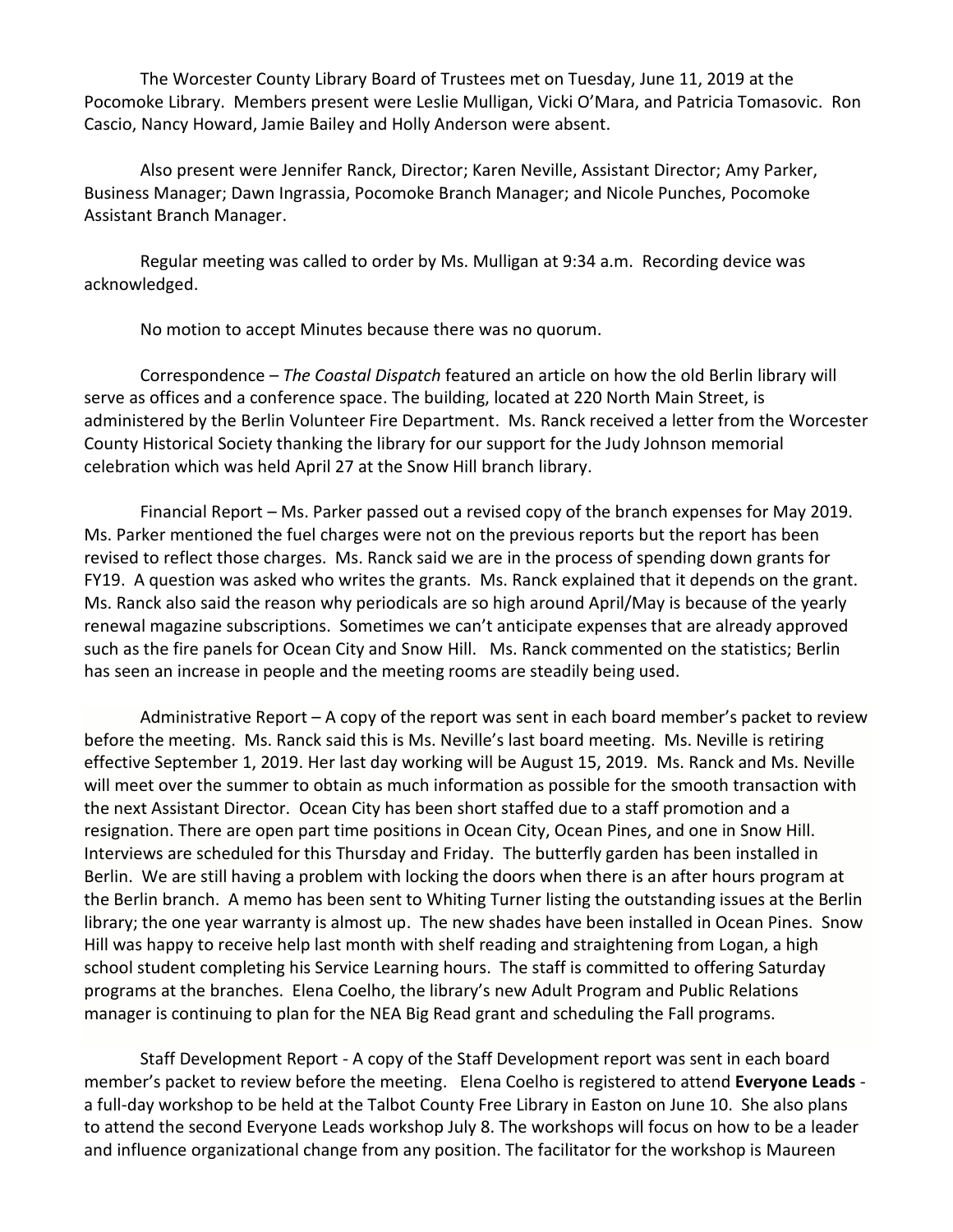Worcester County Library Board of Trustees Minutes, June 11, 2019 Page 2

Sullivan, Past President of ALA. Maryland Library Association is coordinating the workshops. Rachel Jones is registered to attend the **Leadership and Influence: Getting to Yes in the Workplace** workshop June 5. Elizabeth Hall is registered to begin the LATI **Expanded Early Start Program** in July. EESP is the online component of the **Maryland Library Associate Training Institute**. Ms. Hall is also registered to attend the Fall 2019 LATI Cohort which will begin September 18. Harry Burkett will serve as a LATI mentor. Ms. Neville showed the board a list of MLA Conference professional development sessions which staff attended in early May. We are happy to report 44 employees have completed the **Practical Tips for Challenging Homeless Patrons** training online. On May 23, Karen Earp, Michelle Ernat, Marie Northam and Susan Todd attended the ALA eLearning webinar: **Making Your Library Work for Homeschoolers.** Ms. Neville will be finishing up the FY19 LSTA Staff Development Grant Final Report with the help of Ms. Ranck and Ms. Parker. On May 22, Alicia Blake completed **Copyright for Librarians: Copyright and Intellectual Property**, an archived web session produced by the State Library Resource Center. On April 23, Marie Northam completed an Infopeople live webinar: **New Books for Storytime**. On May 2, Ms. Northam completed a SLRC webinar: **Storytime Is For Everyone to Welcome Diversity**. During the summer, Ms. Paterra will expand her AskUsNow! role by serving as Worcester's project liaison. Wor-Wic Community College will be offering a free class on June 27 called "No Such Thing as a Bad Kid Persons interested in attending the June 27 class must pre-register.

**Old Business** – A copy was sent in each board member's pack to review before the meeting. **Ocean Pines Landscaping –** Some progress has been made. The Master Gardeners have been there working. **Pocomoke Library Pre-Design -** Unfortunately, the initial price estimates were too high for the County Commissioners. The library will use current funding to discuss site selection work with architect Jeff Schoellkopf. There will be more time to think about and plan for the Pocomoke project. Ms. Ranck suggested for Mr. Cascio, Ms. Tomasovic, and Mr. Bailey to meet with County Commissioner Nordstrom to get his support since he is a native of Pocomoke. **FY 20 Budget -** A copy of the library's FY 20 budget is included in the packet for the board's approval. A letter will be sent to all employees because the County approved a COLA and step increase for eligible employees. Youth Services Specialist positions were approved for Pocomoke & Snow Hill. Other positions that were approved are a part time local History Librarian and a temporary part time graphic artist position. The three trustees present: Ms. Mulligan, Ms. Tomasovic and Ms. O'Mara indicated they approved the FY20 budget. The other 4 trustees will be contacted to approve the budget by email by Thursday, June 13.

**New Business – Programming Policy** Enclosed in the board packet is a draft Programming Policy. *This policy refers to programs sponsored by the Worcester County Library, not to programs held at the Library by community groups.* Since there was no quorum, the Programming Policy discussion will be tabled until the September 10 meeting. **Fine Free -** Several members of the Eastern Shore Library Consortium (Caroline, Queen Anne's, and Somerset) are planning to go fine free as of July 1, 2019. Worcester County Library has not charged fines for children's items for several years. Fine free does not mean that patrons will not be charged for damaged or lost items. Fine revenue has decreased since the library implemented automatic renewals (if a library item is not on hold for someone else, the system automatically renews the item up to three times). Several articles about other library systems